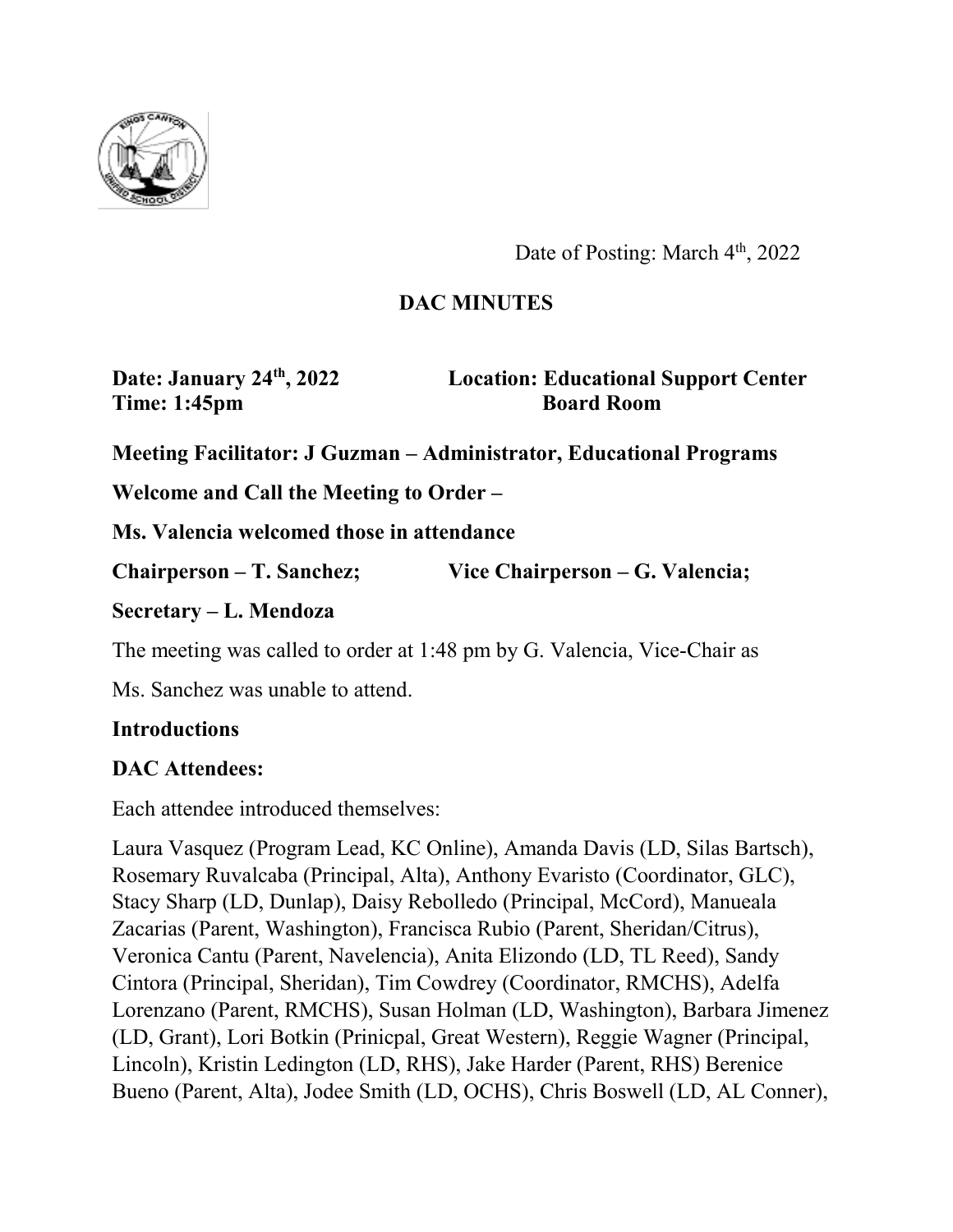Gloria Valencia (LD, Citrus MS), Melissa Affeldt (Parent, Great Western), Cecilia Garcia (Parent, Jefferson), Polly Rosalez (LD, Jefferson), Rich Ishimaru (LD, MVS) Larry Rodriguez (Parent, TL Reed), Jennifer Luevano (Principal, Navelencia MS), Leticia Mendoza (Parent, OCHS), Celestina Zeforino (Parent, Alta), Crystally Raygoza (Parent, McCord) Miriam Alvarado (Parent, MVS), Maria Vacio (Parent, AL Conner), Jose Guzman (Educational Programs Administrator, ESC) Roberto Gutierrez (Deputy Superintendent Personnel, ESC) Carolyn Foster (Administrative Assistant, Ed Programs).

# **Approval of Minutes from October 25th, 2021**

Motion to approve Minutes – Chris Boswell

Seconded by Lori Botkin

All in favor – Yes

# **Thanks**

Mr. Guzman thanked Ms. Valencia, Vice-Chairperson, for stepping in for

Ms. Sanchez, Chairperson, who was unable to attend the meeting today.

# **New Business**

a) Review of DAC Feedback – Topics

Mr Guzman reviewed the KCUSD Mission.

He stated that as a district we strive for 'all' to mean 'all' for 'all' students and that each student will have the tools that they need to be successful in the future.

Mr. Guzman explained that DAC is a requirement of the LCAP (Local Control Accountability Plan). We seek to listen to the feedback from the community as it shapes our LCAP.

b) Additional Student Supports Utilizing new LCFF

(Local Control Funding Formula) Concentrated Funds

KCUSD will receive \$4,200,000 in increased school funds. These funds will be ongoing and included in future LCAPs. At our next DAC meeting in March 2022, there will be a rough draft of what the funds may be utilized for next year and an opportunity will be given for feedback on the proposals.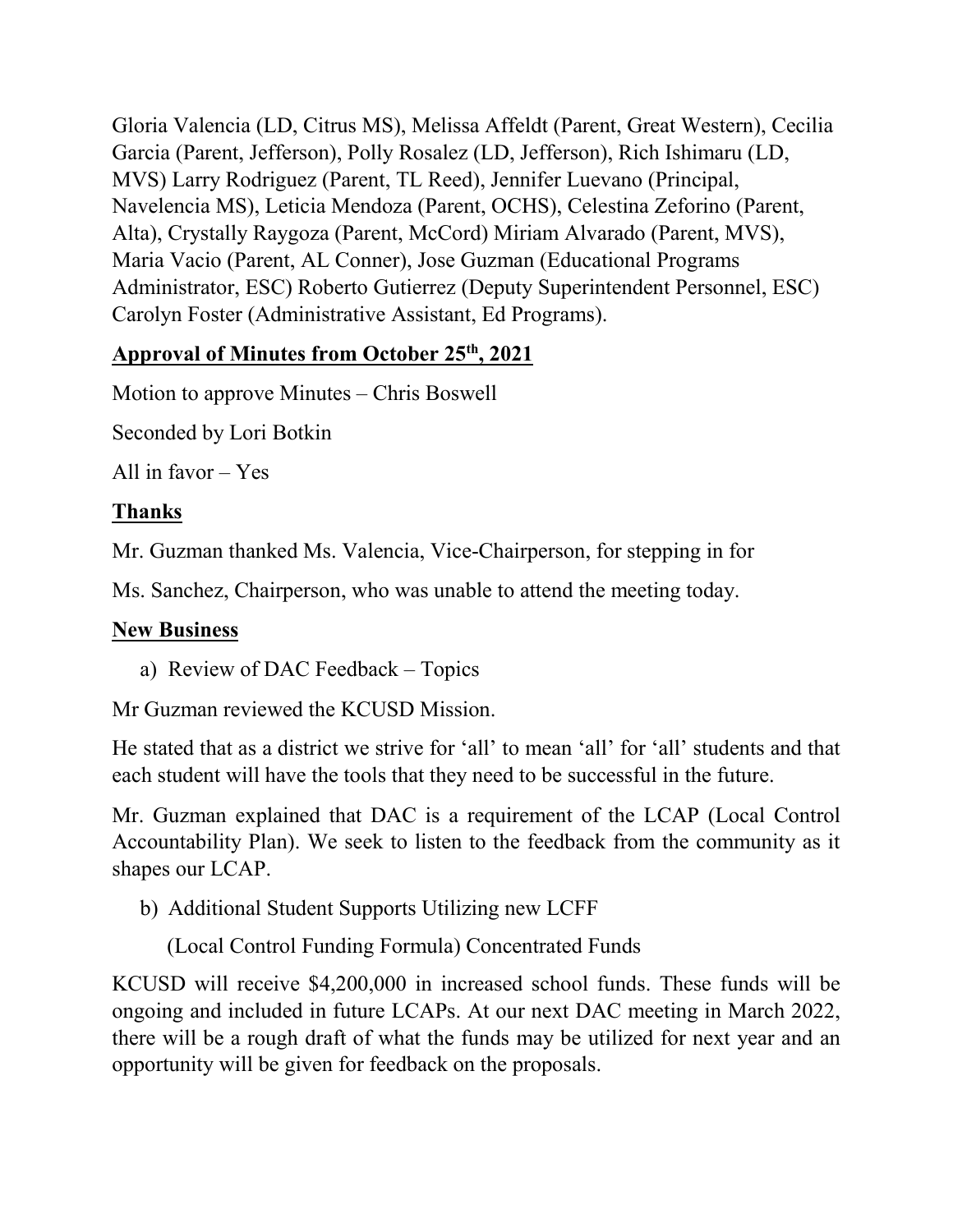Today we will discuss what the funds will be used for this year.

In the past, we have received one-time dollars and as a District, we were very strategic and considered how we could sustain those purchases.

The \$4,200,000 funding which we are receiving must be spent on people:

Additional staff for: Increasing Supports for Unduplicated Students Service to Sites Teachers Classified Staff Admin Support Early Childhood

- Increasing the FTE (Full Time Equivalent) at determined sites for:
- o Campus Assistants
- o Family Connections Techs
- o Library Media Techs
- o VAPA & PE Techs
- o Bilingual Community Aides
- Increasing Behavior Team Support
- English Learner Support
- Middle School Transition Liaisons
- Increased Social Worker and Psychologist
- Additional Learning Directors
- College and Career Counselor

Mr. Guzman added that the *Parent Education and Engagement Coordinator* position will be reinstated, however, Title 1 funds will be used to fund this position.

He went on to give a brief overview of the above positions that are being introduced. He then asked those present to discuss the potential new positions and give their feedback.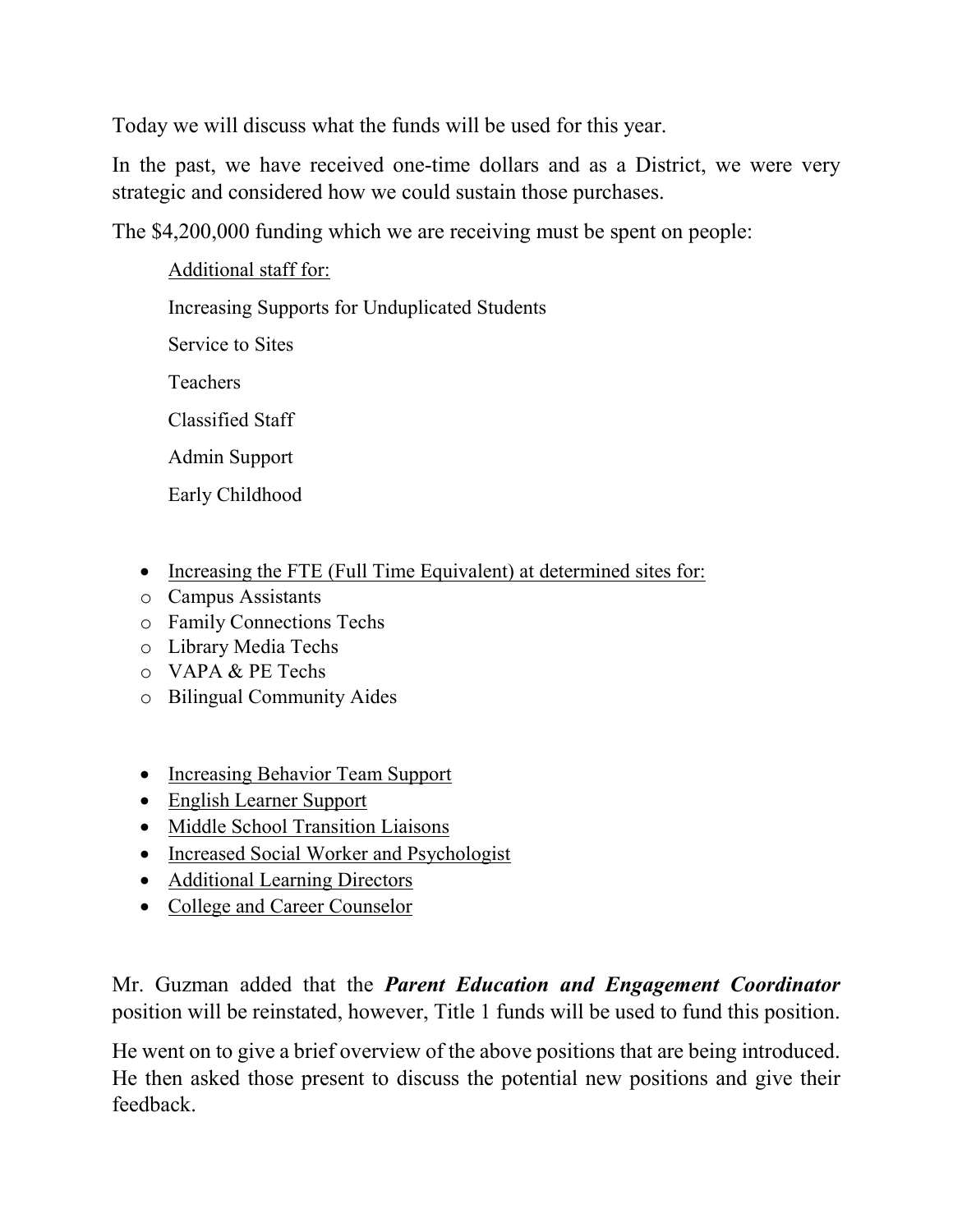## **Feedback**

The group reconvened and shared the following feedback:

Requests were made for:-

- Additional Health Aides, an Autism Specialist, and an Arabic Translator.
- Three Directors to Oversee:-
	- 1. Middle School & High School Transitions
	- 2. Counselors
	- 3. College & Career Readiness

## Admin Support

- Instructional Technology Coordinator
- Additional Program Specialist to Support Students with Unique Needs
- Systems and Accountability Coordinator

Participants voiced that they would like to further discuss the positions that had been suggested.

### Question

*Will the Instructional Technology Coordinator support parents?* 

Mr. Guzman stated that would be a natural relationship.

*A question was asked concerning Program Specialists, Mr. Guzman explained that they will have a defined focus and responsibilities.*

## **Preschool**

Increase in FTE in support of Preschool program

Increase in FTE in support of the Early Learning Center and Teen Program.

#### Questions

*Will TK be funded too?* 

Mr. Guzman responded that we will receive separate funding for TK Program.

*A parent asked if it may be possible to provide Alcohol & Drug Counseling/Services.* Mr. Guzman suggested that there may be an option for in-house services to be provided.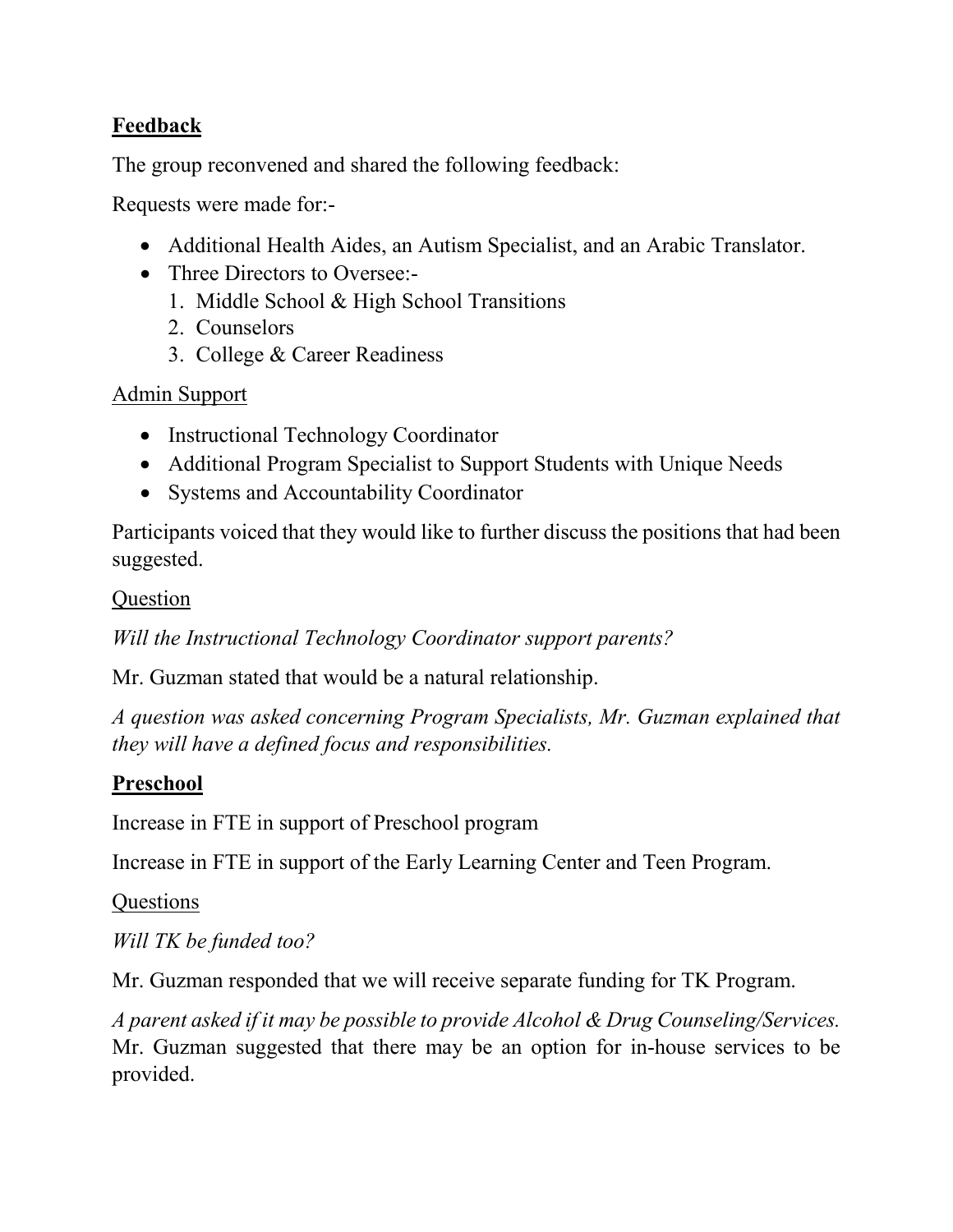## **c) COVID -19 Updates – Mr. Roberto Gutierrez, Deputy Superintendent Personnel**

Mr. Gutierrez advised that there is no vaccine mandate at this time. He went on to review the COVID-19 Isolation & Quarantine guidance/recommendations.

Mr. Gutierrez explained that we want to make it as easy as possible for families when they need to test. If there are students in one family that attend two different schools they can request to be tested at one of the student sites.

The school site will advise a parent when they contact the school what the system is for picking up or conducting a test. Each site will have a different system.

School sites will test students if they come back to school on the 5<sup>th</sup> day. If they wait for 10 days they will not need to test.

N95 masks have been received for each of our students and will be distributed to them in due course.

Vaccination Clinics are being held once a month and are alternating between Reedley and Orange Cove.

Fresno County Public Health Department is planning vaccination clinics and hopes to have one in Reedley and another in Dunlap.

Mr. Guzman thanked Mr. Gutierrez for all he has done to guide us through the Pandemic.

d) Questions for Clarity - None received

## **Open Agenda**

Maria Vacio asked if Ms. Sanchez is still the chairperson, Mr. Guzman responded that she is.

**Proposed Agenda Items for March 7, 2022 Meeting**

Hiring Protocols for KCUSD

Annual LCAP Review

**Motion to Close – Maria Vacio**

**Seconded by – Jodee Pinheiro Smith**

**All in favor –Yes Thank you & Adjournment at 3:03 pm**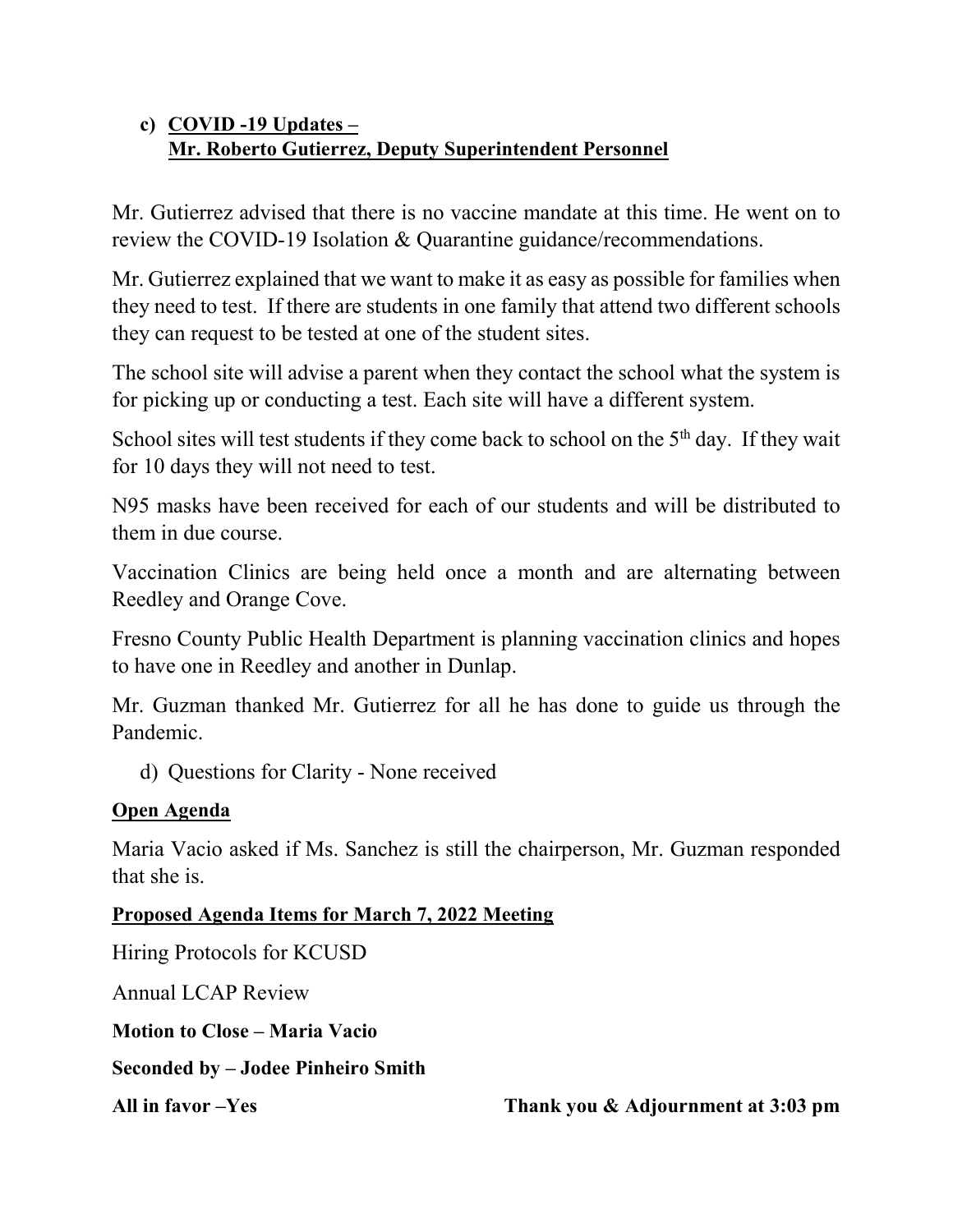

Fecha de Publicación: 4 de marzo de 2022

## **ACTAS DAC**

**Hora: 1:45pm Mesa Directiva** 

**Fecha: 24 de enero del 2022 Ubicación: Centro de Apoyo Educativo**

**Facilitador de la Reunión: J Guzman – Administrador, Programas Educativos**

**Bienvenidos y Declaremos la Reunión Abierta –** 

**La Sra. Valencia dio la bienvenida a los asistentes**

**Presidente – T. Sanchez; Vice Presidente – G. Valencia;** 

**Secretario(a) – L. Mendoza**

La reunión se declaró abierta a las 1:48pm por G. Valencia, Vice Presidente la Srta. Sanchez no pudo asistir.

#### **Presentaciones**

## **Participantes DAC:**

Cada asistente se presentó:

Laura Vasquez (Especialista Principal, KC Online), Amanda Davis (Directora de Aprendizaje, Silas Bartsch), Rosemary Ruvalcaba (Directora, Alta), Anthony Evaristo (Coordinador, GLC), Stacy Sharp (Directora de Aprendizaje, Dunlap), Daisy Rebolledo (Directora, McCord), Manueala Zacarias (Madre, Washington), Francisca Rubio (Madre, Sheridan/Citrus), Veronica Cantu (Madre, Navelencia), Anita Elizondo (Directora de Aprendizaje, TL Reed), Sandy Cintora (Directora, Sheridan), Tim Cowdrey (Coordinador, RMCHS), Adelfa Lorenzano (Madre, RMCHS), Susan Holman (Directora de Aprendizaje, Washington), Barbara Jimenez (Directora de Aprendizaje, Grant), Lori Botkin (Directora de Aprendizaje, Great Western), Reggie Wagner (Director, Lincoln), Kristin Ledington (Directora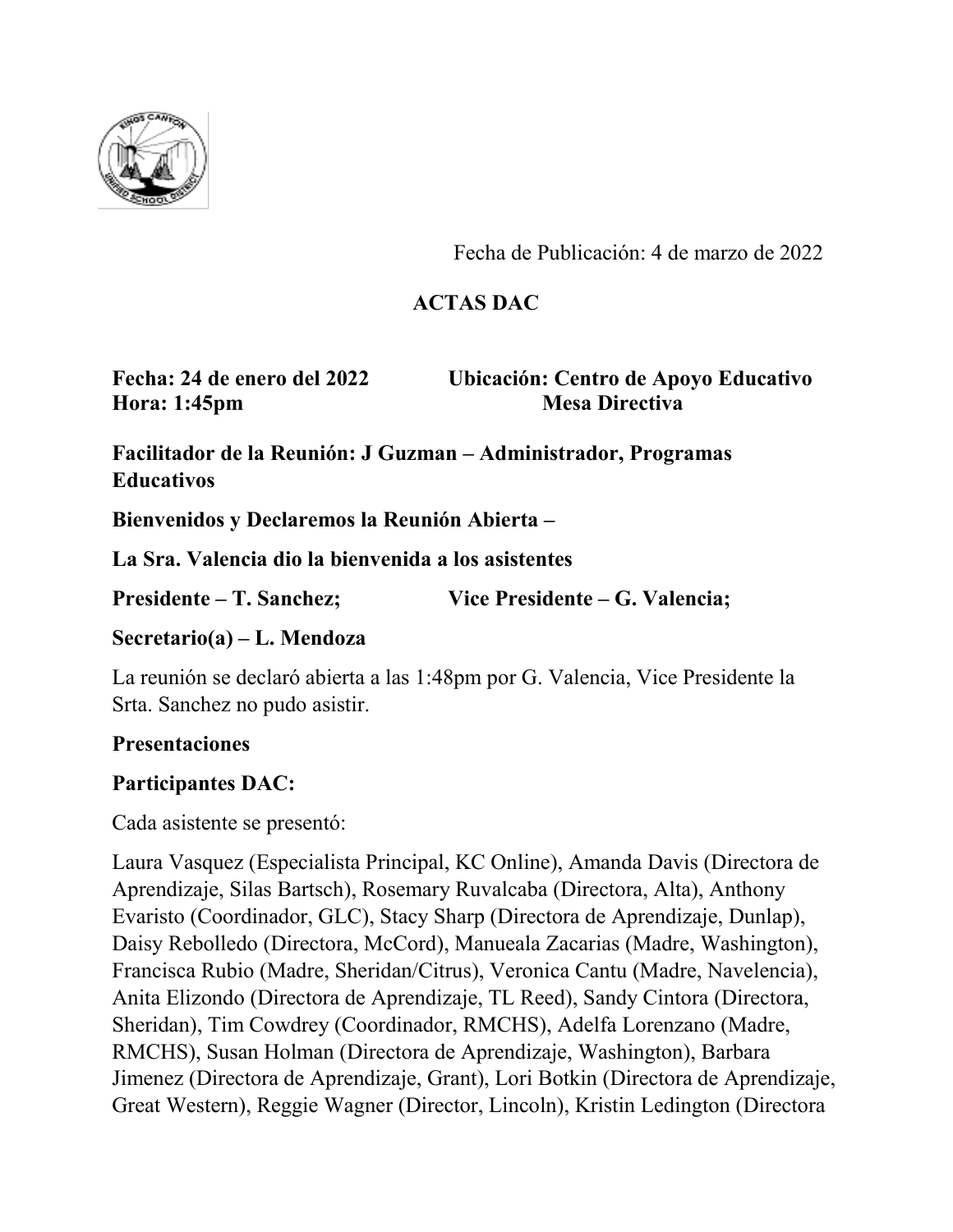de Aprendizaje, RHS), Jake Harder (Padre, RHS) Berenice Bueno (Madre, Alta), Jodee Smith (Directora de Aprendizaje, OCHS), Chris Boswell (Director de Aprendizaje, AL Conner), Gloria Valencia (Directora de Aprendizaje, Citrus MS), Melissa Affeldt (Madre, Great Western), Cecilia Garcia (Madre, Jefferson), Polly Rosalez (Directora de Aprendizaje, Jefferson), Rich Ishimaru (Director de Aprendizaje, MVS) Larry Rodriguez (Padre, TL Reed), Jennifer Luevano (Directora, Navelencia MS), Leticia Mendoza (Madre, OCHS), Celestina Zeforino (Madre, Alta), Crystally Raygoza (Madre, McCord) Miriam Alvarado (Madre, MVS), Maria Vacio (Madre, AL Conner), Jose Guzman (Administrador de Programas Educativos, ESC) Roberto Gutierrez (Vice Superintendente del Personal, ESC) Carolyn Foster (Asistente Administrativa, Ed Programs).

# **Aprobación de las Actas del 25 de octubre del 2021**

Moción para aprobar las Actas – Chris Boswell

Seguido por- Lori Botkin

Todos a Favor – Sí

## **Gracias**

El Sr. Guzmán agradeció a la Sra. Valencia, Vicepresidenta, por intervenir por

Sra. Sánchez, Presidenta, que no ha podido asistir a la reunión de hoy.

## **Negocio Nuevo**

a) Revisión de los Comentarios del DAC: Temas

El Sr. Guzmán revisó la Misión de KCUSD.

Afirmó que, como distrito, nos esforzamos por que "todos" signifique "todos" para "todos" los estudiantes y que cada estudiante tendrá las herramientas que necesita para tener éxito en el futuro.

El Sr. Guzmán explicó que el DAC es un requisito del LCAP (Plan de Responsabilidad de Control Local). Buscamos escuchar los comentarios de la comunidad a medida que dan forma a nuestro LCAP.

b) Apoyos estudiantiles adicionales utilizando el nuevo LCFF

(Fórmula de Financiamiento de Control Local) Fondos Concentrados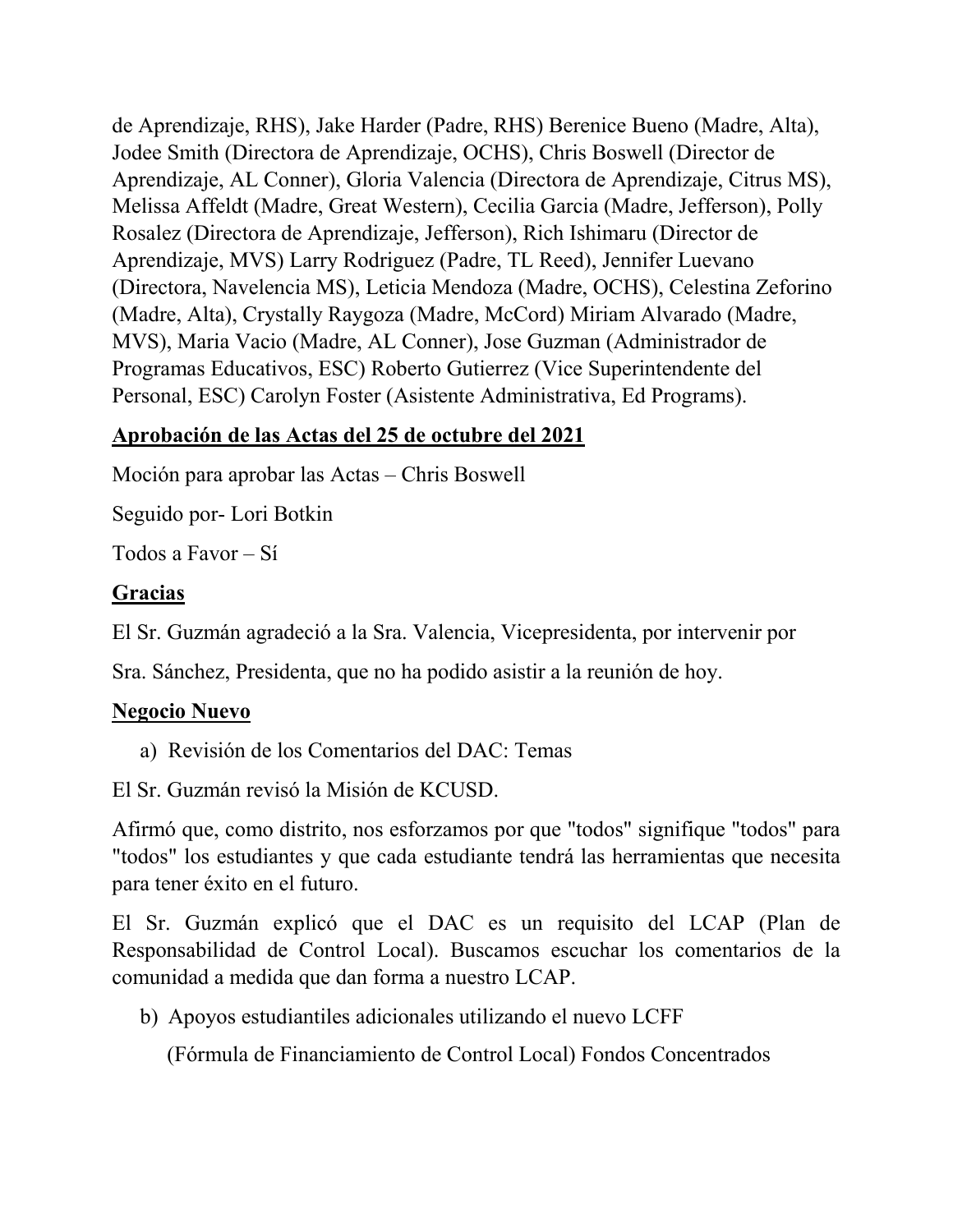KCUSD recibirá \$4,200,000 en fondos escolares aumentados. Estos fondos serán continuos y se incluirán en futuros LCAP. En nuestra próxima reunión del DAC en marzo de 2022, habrá un borrador de para qué se pueden utilizar los fondos el próximo año y se dará la oportunidad de recibir comentarios sobre las propuestas.

Hoy discutiremos para qué se utilizarán los fondos este año.

En el pasado, recibimos dólares únicos y, como Distrito, fuimos muy estratégicos y consideramos cómo podríamos sostener esas compras.

El financiamiento de \$4,200,000 que estamos recibiendo debe gastarse en personas:

Personal adicional para:

Aumento de los apoyos para estudiantes no duplicados

Servicio a los Planteles

Maestros

Personal Clasificado

Apoyo Administrativo

Niñez Temprana

- Incrementar el FTE (Full Time Equivalent) en determinados planteles para:
- o Asistentes de Plantel
- o Tecnologías de conexiones familiares
- o Técnicos de medios de biblioteca
- o Tecnologías VAPA y Educación Física
- o Ayudantes comunitarios bilingües
- Aumentar el apoyo del equipo de comportamiento
- Apoyo para estudiantes de inglés
- Enlaces de transición de la escuela secundaria
- Aumentar Trabajadores Sociales y Psicólogos
- Directores de aprendizaje adicionales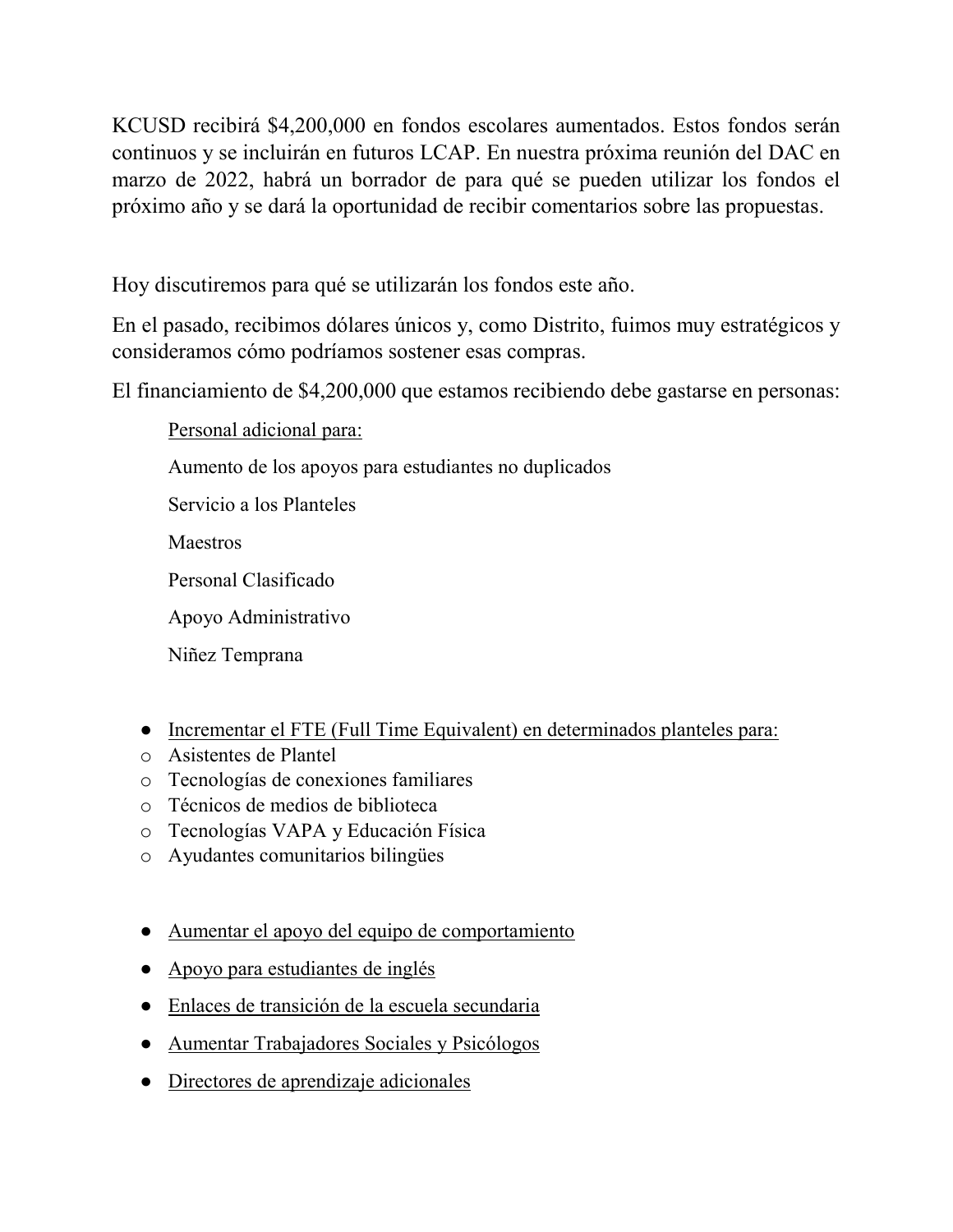● Consejero universitario y profesional

El Sr. Guzmán agregó que se restablecerá el puesto de Coordinador de Educación y Participación de los Padres, sin embargo, los fondos del Título 1 se utilizarán para financiar este puesto.

Continuó dando una breve descripción de las posiciones anteriores que se están introduciendo. Luego pidió a los presentes que discutieran los posibles nuevos puestos y dieran su opinión.

## **Retroalimentación**

El grupo volvió a reunirse y compartió la siguiente retroalimentación:

Se hicieron solicitudes para: -

- Asistentes de salud adicionales, un especialista en autismo y un traductor árabe.
- Tres directores a supervisar:
	- 1. Transiciones de secundaria y preparatoria
	- 2. Consejeros
	- 3. Preparación universitaria y profesional

#### Apoyo Administrativo

- Coordinador Tecnológico Instructivo
- Especialista del Programa Adicional para apoyar a los estudiantes con necesidades únicas
- Coordinador de Sistemas y Responsabilidad

Los participantes expresaron que les gustaría seguir discutiendo las posiciones sugeridas.

#### Pregunta

*¿El Coordinador de Tecnología Instruccional apoyará a los padres?*

Guzmán dijo que sería una relación natural.

*Se hizo una pregunta en relación a los Especialistas de Programa, el Sr. Guzmán explicó que tendrán un enfoque y responsabilidades definidas.*

## **Preescolar**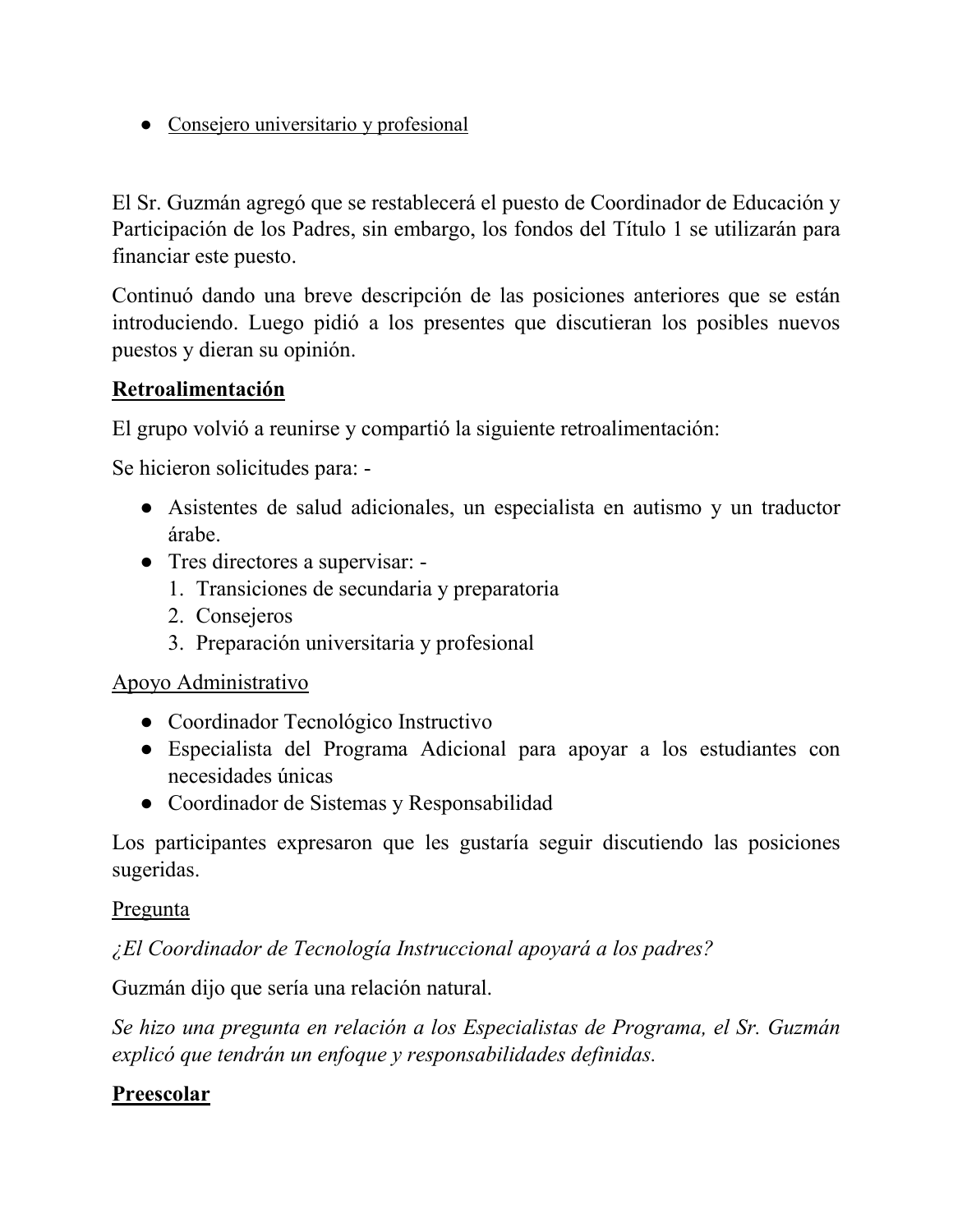Aumento de FTE en apoyo del programa preescolar

Aumento de FTE en apoyo del Centro de Aprendizaje Temprano y el Programa para Adolescentes.

### Preguntas

*¿Se financiará también TK?*

El Sr. Guzmán respondió que recibiremos fondos separados para el Programa TK.

*Un padre preguntó si es posible proporcionar servicios/consejería sobre alcohol y drogas. El Sr. Guzmán sugirió que puede haber una opción para que se brinden servicios internos.*

### **c) Actualizaciones de COVID -19 – Sr. Roberto Gutierrez, Vice Superintendente del Personal**

El Sr. Gutiérrez informó que no existe un mandato de vacunación en este momento. Luego pasó a revisar la guía/recomendaciones de aislamiento y cuarentena de COVID-19.

El Sr. Gutiérrez explicó que queremos que sea lo más fácil posible para las familias cuando necesiten hacerse la prueba. Si hay estudiantes en una familia que asisten a dos escuelas diferentes, pueden solicitar que se les haga la prueba en uno de los planteles para estudiantes.

El plantel escolar informará a los padres cuando se comuniquen con la escuela cuál es el sistema para recoger o realizar una prueba. Cada sitio tendrá un sistema diferente.

Los planteles escolares evaluarán a los estudiantes si regresan a la escuela el quinto día. Si esperan 10 días no necesitarán hacerse la prueba.

Se han recibido cubrebocas N95 para cada uno de nuestros estudiantes y se les distribuirán a su debido tiempo.

Las clínicas de vacunación se llevan a cabo una vez al mes y se alternan entre Reedley y Orange Cove.

El Departamento de Salud Pública del Condado de Fresno está planeando clínicas de vacunación y espera tener una en Reedley y otra en Dunlap.